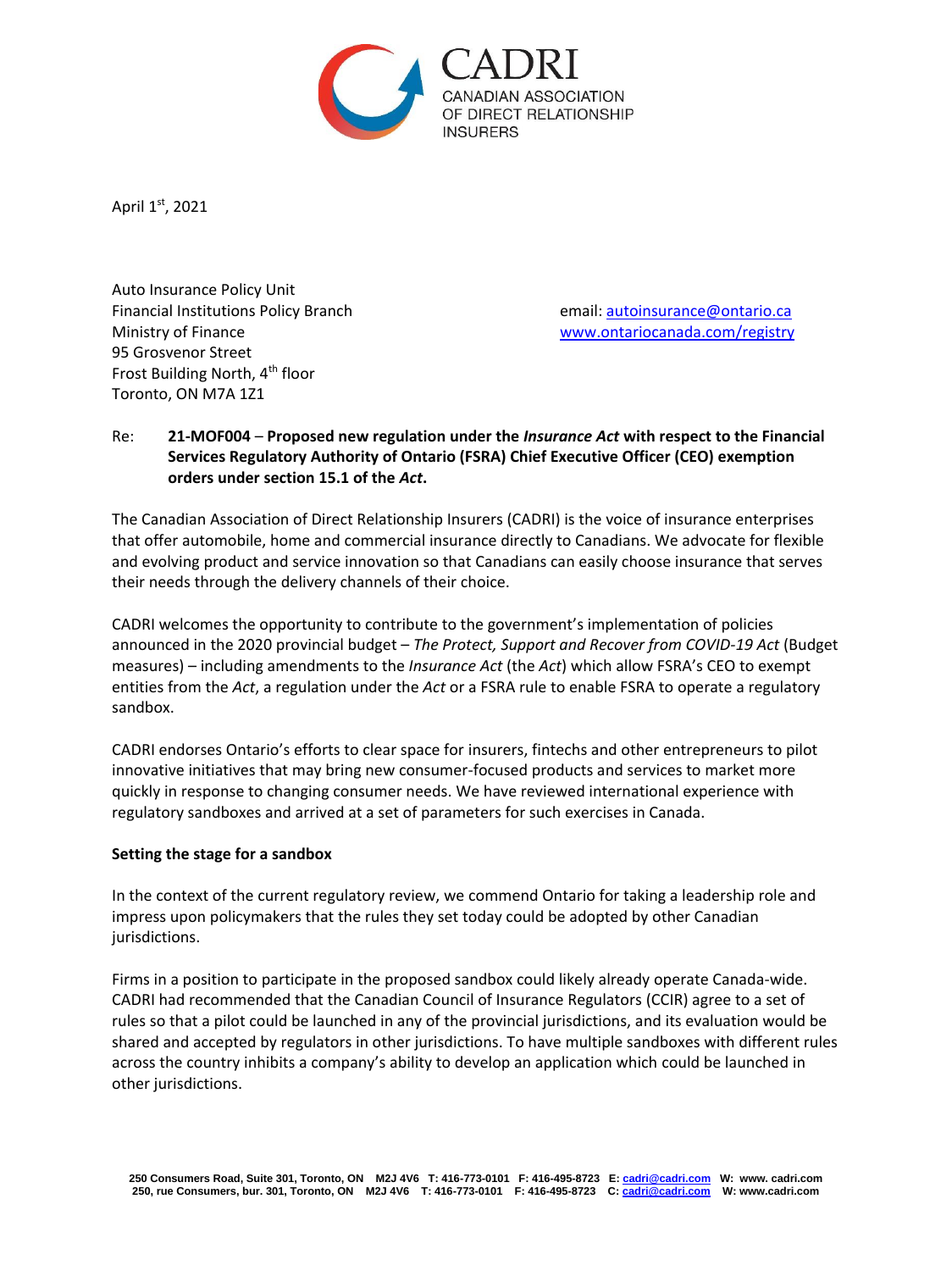## **Proposed framework**

While proposing a CEO exemption from existing rules for the purposes of a sandbox is a tremendous step, CADRI believes that the province could go even further to encourage the development of innovative pilots and use of the sandbox.

Even with the proposed exemption, there would still be a legislative, regulatory and likely some guidance overlay to these short-term pilot projects.

It may be that FSRA should be encouraged to publish a list of prohibited criteria and if an applicant does not strike any of those factors, it would likely proceed. FSRA would retain the authority to review and approve what is being proposed.

## **Eligibility criteria for applicants**

CADRI believes that both currently licensed insurance companies and fintechs should be allowed to participate in the sandbox. This would foster innovation and new opportunities for consumers as well as providing consumer protection by introducing emerging fintechs to regulatory frameworks and ensuring they operate with the appropriate levels of oversight.

#### **Operation and monitoring**

Measures should be put in place to ensure protection of proprietary information/competitively sensitive information throughout the sandbox testing phase and beyond. Firms that are testing something new and innovative will not want competitors to know about it before they can get it to the wider market.

## **Timing/exit/evaluation**

Given the potential investment by backers for sandbox projects, the exit plan is critical even in the early stages of consideration.

We note that there does not appear to be any guidance on how an applicant would be measured or deemed a success. Nor how 'successful' ventures would transition from the sandbox to the marketplace. We suggest that if a sandbox pilot does not present any consumer harms, it be green lighted for offering to the wider marketplace.

We recommend that some consideration of an exit strategy be developed by FSRA and published in due course for comment.

CADRI recommends that FSRA evaluate the appropriate period for the sandbox experience based on the service proposed. It may be as short as six months or slightly exceed the two-year time frame proposed.

So that the sandbox experience is not carried out in isolation without beneficial effect for both the consumer and the regulator, the sandbox should include a requirement to revisit rules and regulations based on data collected and lessons learned during the process.